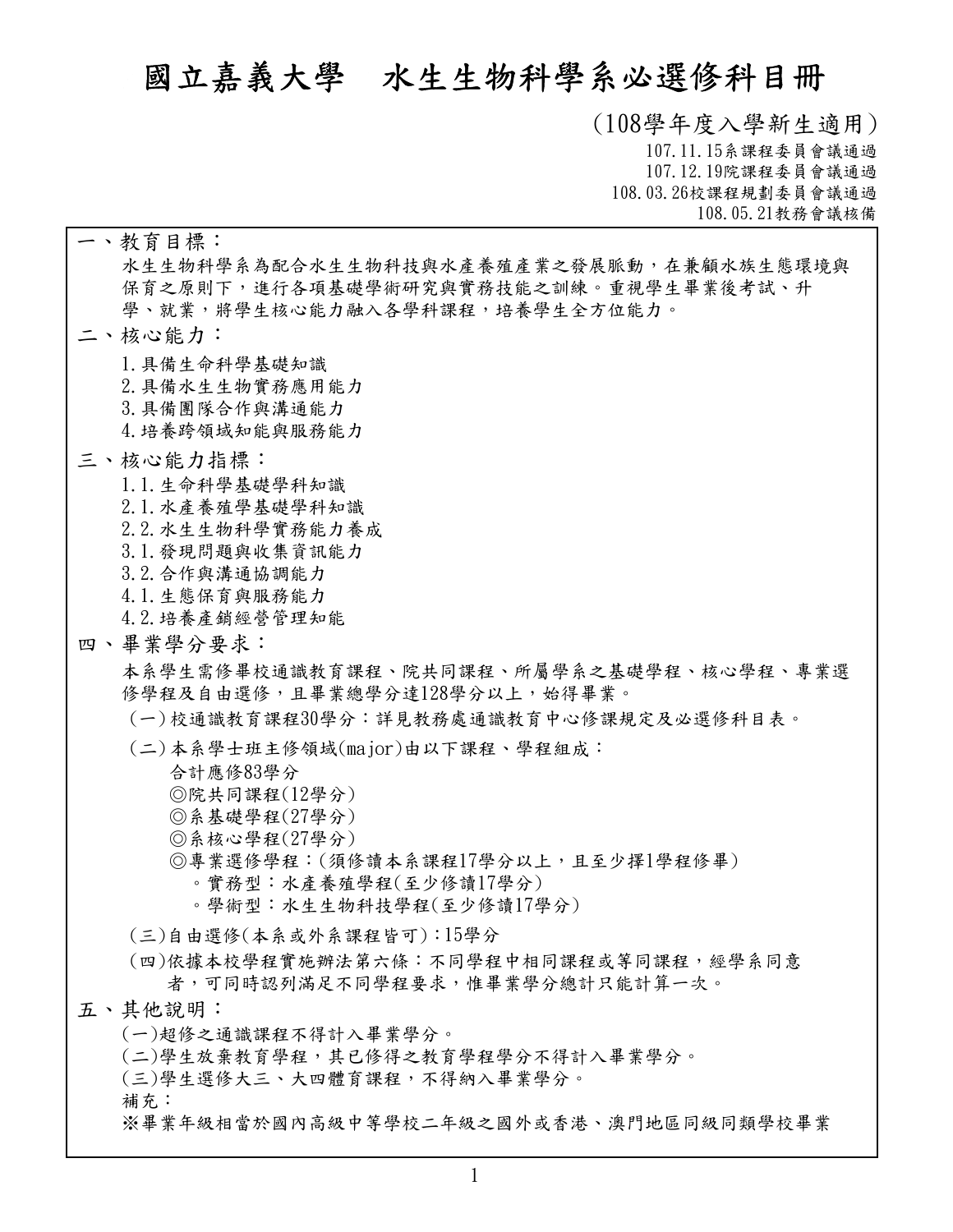**生,以同等學力就讀學士班者(簡稱中五學制學生,不含離校兩年以上者及僑生先修部結業 成績分發入學者),除第四項規定之畢業應修學分數外,應另增加畢業學分數12學分。 ※為強化產學聯結,本系安排學生校外業界實習之課程名稱為校外水產實習。 ※本系為引導學生聚集並應用大學期間所學的專業知識,提供學生以職場動態為導向的終 端課程(Capstone course)。其課程名稱為水產產業實務。 ※選修課程名稱,得依科技發展與特色重點產業異動。**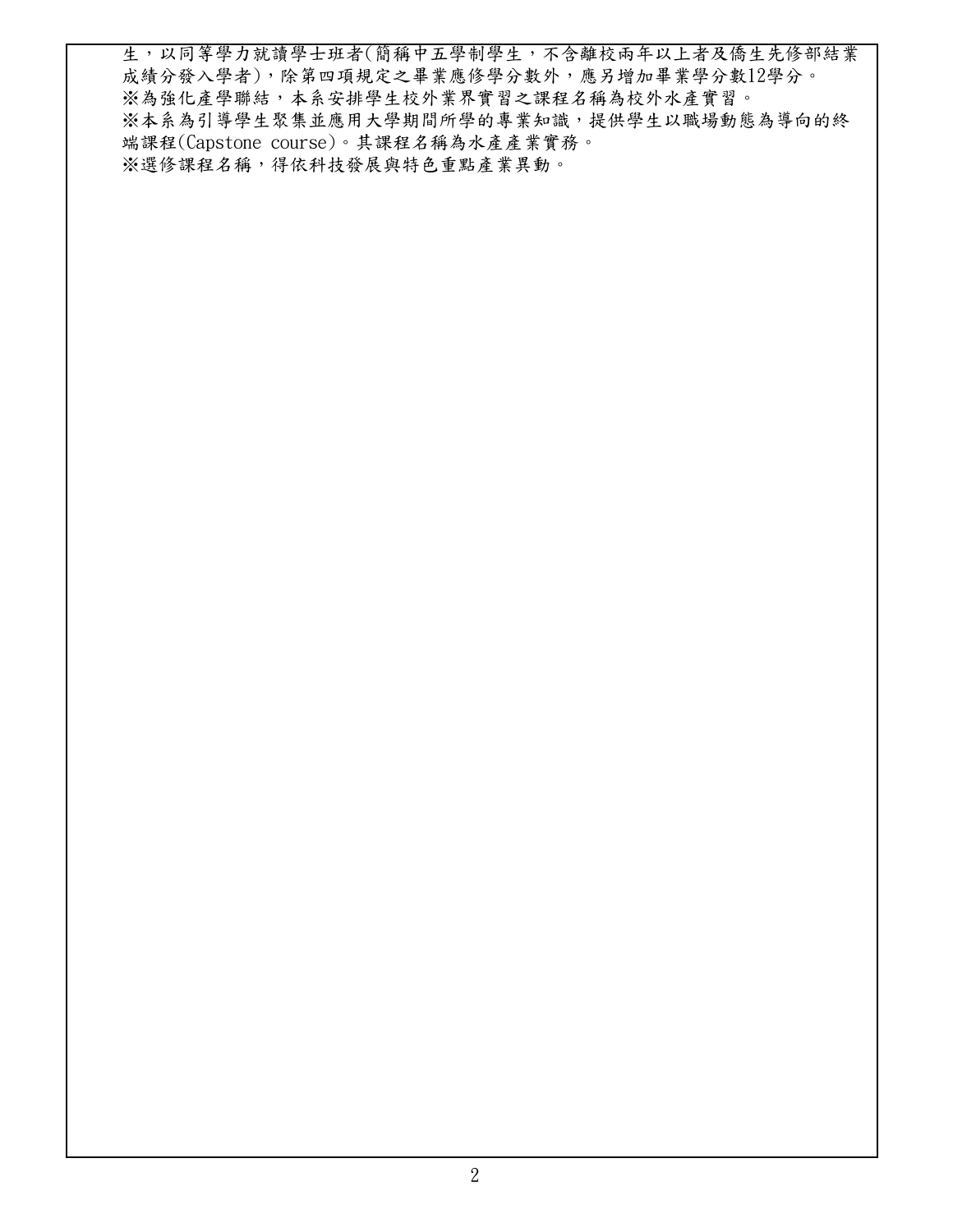### 一、學程名稱:院共同課程

**Common Curriculum**

**二、以下科目共12學分,學生應修滿達12學分,完成本學程**

| 中文科目名稱 | 英文科目名稱                    |   | 必選  學分  時數 <br> 修別  學分  時數 |     |   |   | 開課 開課 對應核心 <br>年級 學期 能力項次 | 專業職能 | 共通<br>職能 | 備註 |  |
|--------|---------------------------|---|----------------------------|-----|---|---|---------------------------|------|----------|----|--|
| 普通化學   | General Chemistry         | 必 | 3                          | 3.0 |   |   |                           |      |          |    |  |
| 普通化學實驗 | General Chemistry Lab.    | 必 |                            | 3.0 |   |   |                           |      |          |    |  |
| 微生物學   | Microbiology              | 必 | 3                          | 3.0 |   | ∠ |                           |      |          |    |  |
| 微生物學實驗 | Microbiology Lab.         | 必 |                            | 3.0 |   | ∠ |                           |      |          |    |  |
| 分析化學   | Analytical Chemistry      | 必 | 3                          | 3.0 | 2 |   |                           |      |          |    |  |
| 分析化學實驗 | Analytical Chemistry Lab. | 必 |                            | 3.0 | 2 |   |                           |      |          |    |  |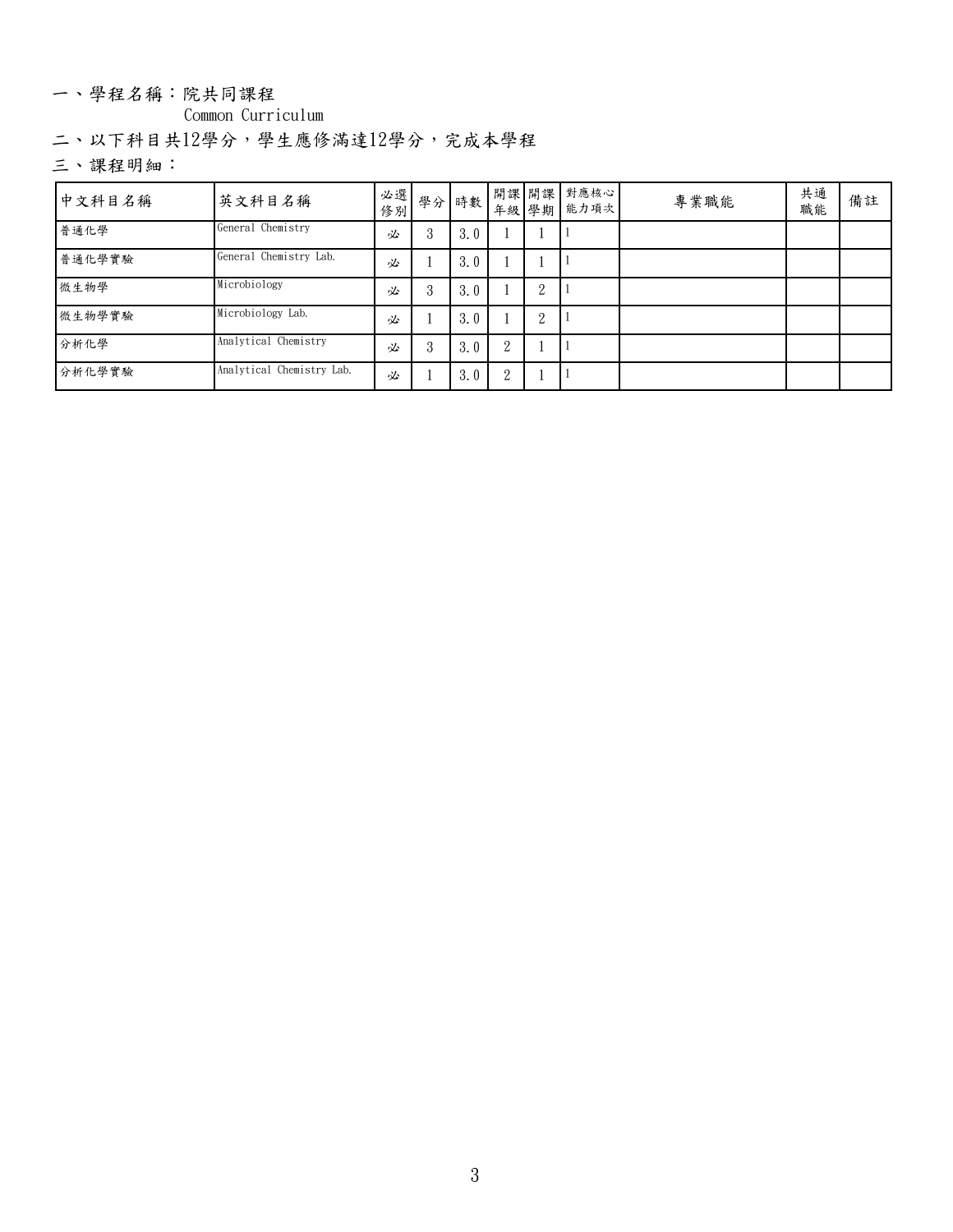### 一、學程名稱:系基礎學程

**Foundation Program**

**二、以下科目共27學分,學生應修滿達27學分,完成本學程**

| 中文科目名稱      | 英文科目名稱                               | 修別 | 必選   學分   時數   ' |     |   |                  | 開課 開課 對應核心<br>年級 學期 能力項次 | 專業職能 | 共通<br>職能 | 備註 |
|-------------|--------------------------------------|----|------------------|-----|---|------------------|--------------------------|------|----------|----|
| 水產概論        | Introduction to Fisheries<br>Science | 必  | 3                | 3.0 |   |                  | 1, 2                     |      |          |    |
| 生物學         | Biology                              | 必  | 4                | 4.0 |   |                  |                          |      |          |    |
| 生物學實驗       | Biology Lab.                         | 必  |                  | 3.0 |   |                  |                          |      |          |    |
| 微積分         | Calculus                             | 必  | 3                | 3.0 |   |                  |                          |      |          |    |
| 有機化學        | Organic Chemistry                    | 必  | 3                | 3.0 |   | $\overline{2}$   |                          |      |          |    |
| 有機化學實驗      | Organic Chemistry Lab.               | 必  |                  | 3.0 |   | $\mathbf{2}$     |                          |      |          |    |
| 普通物理學       | General Physics                      | 必  | 3                | 3.0 |   | $\boldsymbol{2}$ |                          |      |          |    |
| 普通物理學實驗     | General Physics Lab.                 | 必  |                  | 3.0 |   | $\overline{2}$   |                          |      |          |    |
| 生物化學 (I)    | Biochemistry (I)                     | 必  | 3                | 3.0 | 3 |                  |                          |      |          |    |
| 生物化學實驗(I)   | Biochemistry Lab (I)                 | 必  |                  | 3.0 | 3 |                  |                          |      |          |    |
| 生物化學(II)    | Biochemistry (II)                    | 必  | 3                | 3.0 | 3 | $\overline{2}$   |                          |      |          |    |
| 生物化學實驗 (II) | Biochemistry Lab (II)                | 必  |                  | 3.0 | 3 | $\mathbf{2}$     |                          |      |          |    |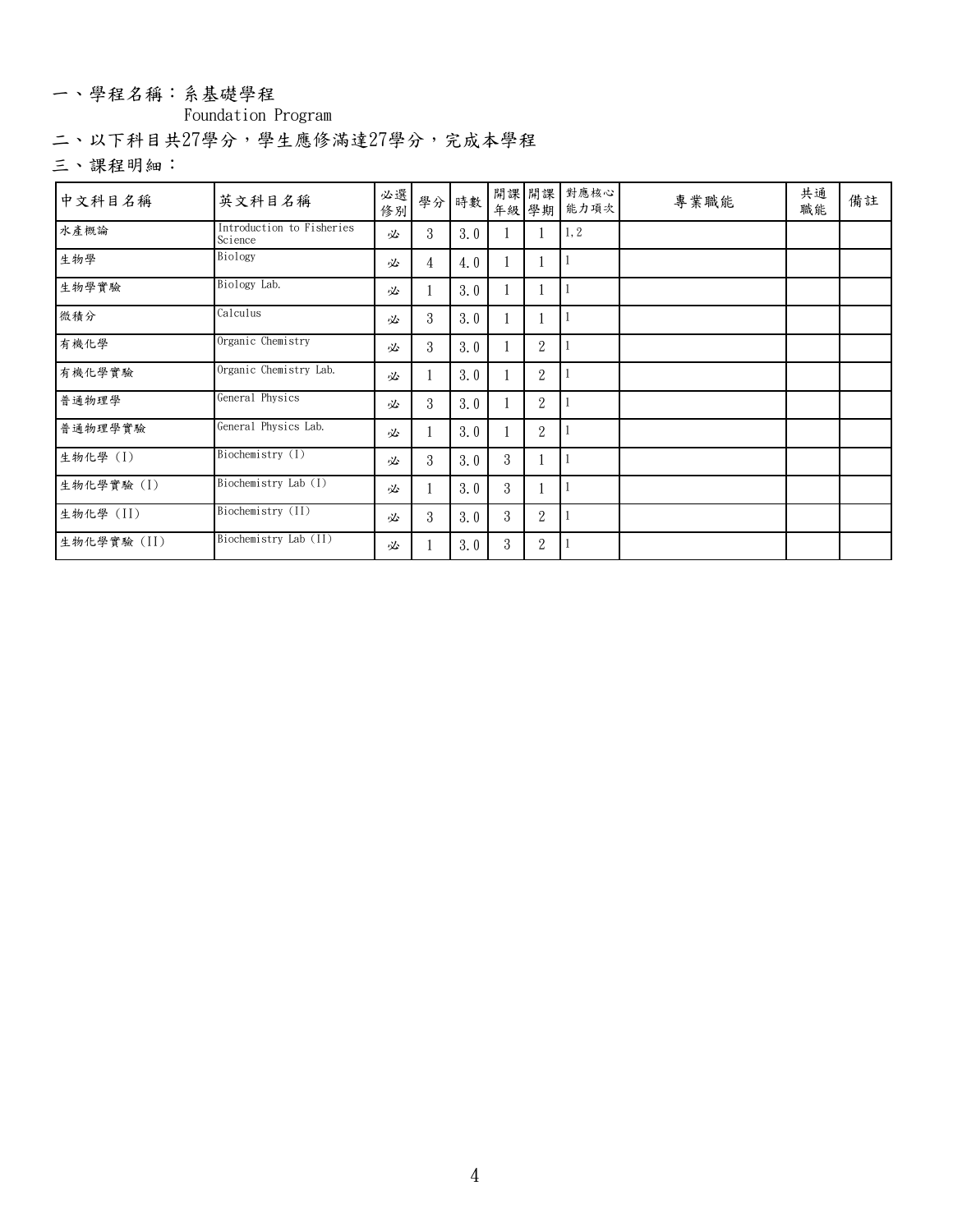### 一、學程名稱:系核心學程

## **Nuclear Program**

**二、以下科目共27學分,學生應修滿達27學分,完成本學程**

| 中文科目名稱     | 英文科目名稱                           | 必選<br>修別 |   | 學分 時數 |                |                  | 開課 開課 對應核心<br>年級 學期 能力項次 | 專業職能 | 共通<br>職能 | 備註 |
|------------|----------------------------------|----------|---|-------|----------------|------------------|--------------------------|------|----------|----|
| 水族操作實習     | Aquarium Operations Lab.         | 必        |   | 2.0   |                | 2                | 1, 2                     |      |          |    |
| 生物統計學(含實習) | Biostatistics and Lab.           | 必        | 3 | 3.0   | 2              |                  |                          |      |          |    |
| 魚類學        | Ichthyology                      | 必        | 2 | 2.0   | $\overline{2}$ |                  | 1, 2                     |      |          |    |
| 魚類學實驗      | Ichthyology Lab.                 | 必        |   | 3.0   | 2              |                  | 1, 2                     |      |          |    |
| 水產動物生理學    | Physiology of Aquatic<br>Animals | 必        | 3 | 3.0   | 2              | $\overline{2}$   | 1, 2                     |      |          |    |
| 水產無脊椎動物    | Aquatic Invertebrates            | 必        | 3 | 3.0   | 2              | $\overline{2}$   | 1, 2                     |      |          |    |
| 水產養殖學      | Aquaculture                      | 必        | 2 | 2.0   | 3              |                  | $\sqrt{2}$               |      |          |    |
| 水產養殖學實驗    | Aquaculture Lab.                 | 必        |   | 3.0   | 3              |                  | $\sqrt{2}$               |      |          |    |
| 水質學        | Water Quality                    | 必        | 2 | 2.0   | $\mathbf{3}$   |                  | 1,4                      |      |          |    |
| 水质学实验      | Water Quality Lab.               | 必        |   | 3.0   | 3              |                  | 1,4                      |      |          |    |
| 生態學        | Ecology                          | 必        | 3 | 3.0   | $\mathbf{3}$   |                  | 1, 2                     |      |          |    |
| 水族營養學      | Fish Nutrition                   | 必        | 3 | 3.0   | 3              | $\overline{2}$   | 1, 2                     |      |          |    |
| 專題討論       | Seminar                          | 必        |   | 2.0   | 4              |                  | 1, 2                     |      |          | O  |
| 專題討論       | Seminar                          | 必        |   | 2.0   | 4              | $\boldsymbol{2}$ | 1, 2                     |      |          |    |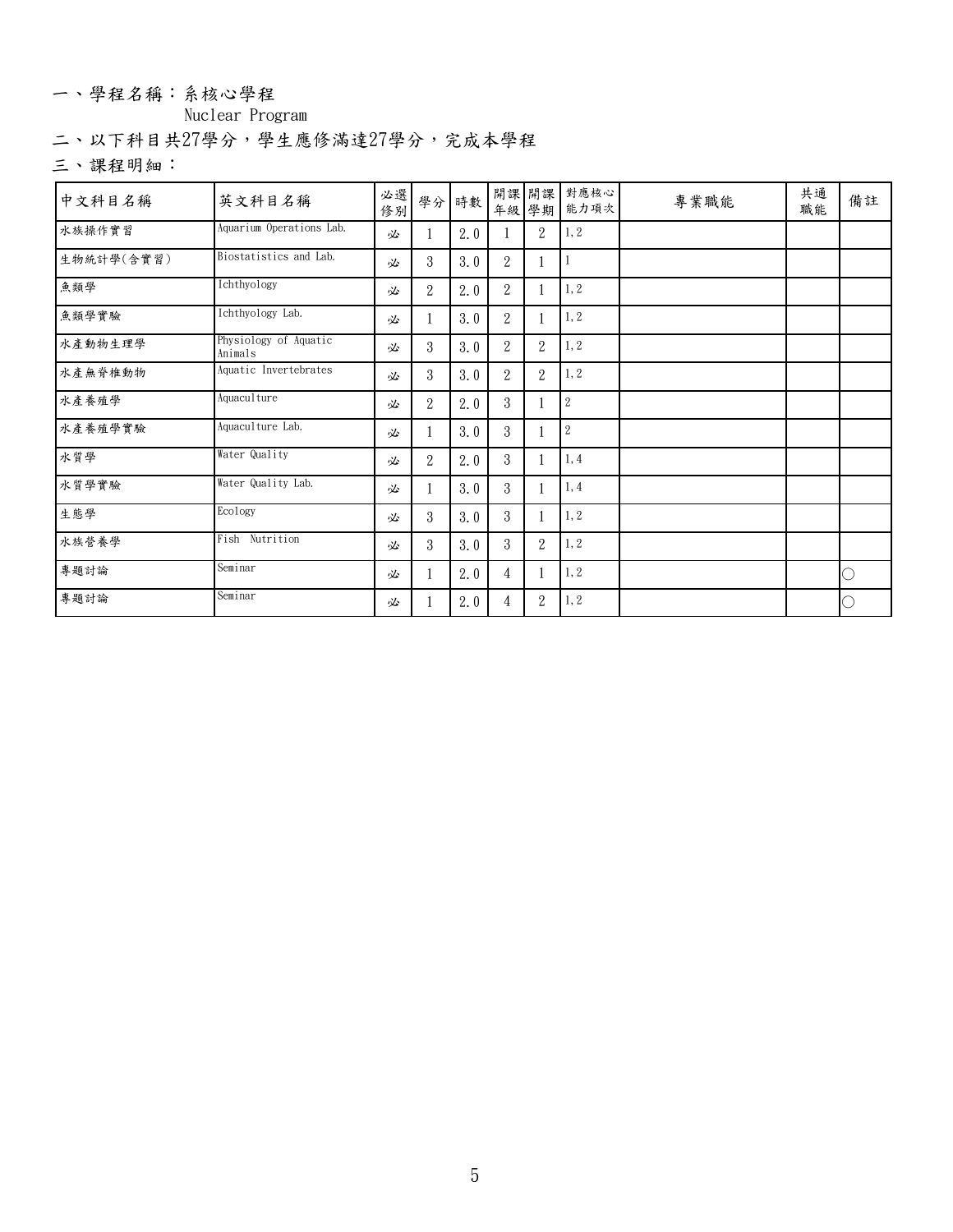### 一、學程名稱:水產養殖學程

**Program of Aquaculture Science**

**二、以下科目共56學分,學生應修滿達17學分,完成本學程**

| 中文科目名稱    | 英文科目名稱                                          | 必選<br>修別 |                  | 學分 時數 |                |                  | 開課 開課 對應核心<br>年級 學期 能力項次 | 專業職能                                                                       | 共通<br>職能                 | 備註 |
|-----------|-------------------------------------------------|----------|------------------|-------|----------------|------------------|--------------------------|----------------------------------------------------------------------------|--------------------------|----|
| 水族館管理實務   | The aquarium Management<br>Practice             | 選        | $\mathbf{3}$     | 3.0   | $\mathbf{2}$   | -1               | 2, 4                     |                                                                            |                          |    |
| 水產餌料生物學   | Living Food for<br>Aquaculture                  | 選        | $\boldsymbol{2}$ | 2.0   | $\,2$          | -1               | 1, 2                     |                                                                            |                          |    |
| 海洋水產資源保育  | Marine Aquatic Resource<br>Conservation         | 選        | $\mathbf{3}$     | 3.0   | $\overline{2}$ | -1               | 1, 2, 4                  |                                                                            |                          |    |
| 水產餌料生物學實驗 | Living Food for<br>Aquaculture Lab.             | 選        |                  | 3.0   | $\mathbf{2}$   | $\overline{2}$   | 1, 2                     |                                                                            |                          |    |
| 海水種苗培育技術  | Marine Seedling Production<br>Technology        | 選        | $\mathbf{3}$     | 3.0   | $\sqrt{2}$     | $\sqrt{2}$       | 2,3                      |                                                                            |                          |    |
| 養殖與食魚文化   | Aquaculture and Eating<br>Fish Culture          | 選        | $\overline{2}$   | 2.0   | $\overline{2}$ | $\overline{2}$   | 1, 2, 4                  | AGC0105,AGC0106,AGC0107,AGC0108,AGC0109<br>AGC0309,AGC0606,AGC0607,AGC0608 | 11, 12, 13, 14,<br>15.16 |    |
| 養殖工程學     | Aquacultural Engineering                        | 選        | $\overline{2}$   | 2.0   | $\mathbf{3}$   | $\overline{1}$   | 2, 3                     |                                                                            |                          |    |
| 魚類繁殖學     | Reproduction of Fish                            | 選        | $\boldsymbol{2}$ | 2.0   | 3              | -1               | 1, 2                     |                                                                            |                          |    |
| 魚類繁殖學實驗   | Reproduction of Fish LAB.                       | 選        |                  | 3.0   | $\mathbf{3}$   | $\mathbf{1}$     | 1, 2                     |                                                                            |                          |    |
| 校外水產實習    | Practice of Aquaculture                         | 選        | $\sqrt{2}$       | 2.0   | 3              | $\overline{2}$   | 1, 2, 3, 4               |                                                                            |                          |    |
| 觀賞魚生物學與飼育 | Ornamental Fish Biology                         | 選        | $\overline{2}$   | 2.0   | 3              | $\overline{2}$   | 1, 2                     |                                                                            |                          |    |
| 溪流環境生態    | Environmental Ecology of<br>Stream              | 選        | 3                | 3.0   | $\mathbf{3}$   | $\sqrt{2}$       | 1, 2                     |                                                                            |                          |    |
| 貝類養殖學     | Shellfish Culture                               | 選        | $\mathbf{3}$     | 3.0   | 4              | -1               | $\vert 1, 2 \vert$       |                                                                            |                          |    |
| 專題研究 (I)  | Special Projects of<br>Aquatic Biosciences (I)  | 選        |                  | 2.0   | $\overline{4}$ | -1               | 1, 2, 3, 4               |                                                                            |                          |    |
| 魚病學       | Fish Diseases                                   | 選        | $\sqrt{2}$       | 2.0   | $\overline{4}$ | $\mathbf{1}$     | 1, 2                     |                                                                            |                          |    |
| 溪流魚類      | River Fishes                                    | 選        | $\overline{2}$   | 2.0   | 4              | -1               | 1, 2                     |                                                                            |                          |    |
| 飼料分析(含實習) | Feed Analysis and Lab.                          | 選        | $\mathbf{3}$     | 3.0   | $\overline{4}$ | $\overline{1}$   | 2, 3, 4                  |                                                                            |                          |    |
| 養殖生態與管理   | Aquacultrual Ecology and<br>Managment           | 選        | $\mathbf{3}$     | 3.0   | $\overline{4}$ | -1               | $\,2$                    |                                                                            |                          |    |
| 水族攝影      | Aquarium Photography                            | 選        | $\boldsymbol{2}$ | 2.0   | $\overline{4}$ | $\boldsymbol{2}$ | $\sqrt{4}$               |                                                                            |                          |    |
| 水產藥物學     | Chemical in Aquaculture                         | 選        | $\boldsymbol{2}$ | 2.0   | 4              | $\overline{2}$   | 3                        |                                                                            |                          |    |
| 專題研究 (II) | Special Projects of<br>Aquatic Biosciences (II) | 選        |                  | 2.0   | $\overline{4}$ | $\boldsymbol{2}$ | 1, 2, 3, 4               |                                                                            |                          |    |
| 資源保育學     | Resource Conservation                           | 選        | $\sqrt{2}$       | 2.0   | 4              | $\overline{2}$   | 1,4                      |                                                                            |                          |    |
| 水產產業實務    | Aquaculture Industry<br>Practices               | 選        | $\mathbf{3}$     | 3.0   | $\overline{4}$ | $\overline{2}$   | 2, 3, 4                  |                                                                            |                          |    |
| 水產經營與管理   | The Operation and<br>Management of Aquaculture  | 選        | $\overline{2}$   | 2.0   | 4              | $\overline{2}$   | 2, 3, 4                  |                                                                            |                          |    |
| 保育遺傳學     | Conservation Genetics                           | 選        | $\mathbf{3}$     | 3.0   | $\overline{4}$ | $\boldsymbol{2}$ | 2,3                      |                                                                            |                          |    |
| 魚病學實驗     | Fish Diseases Lab.                              | 選        |                  | 3.0   | $\overline{4}$ | $\sqrt{2}$       | 1, 2                     |                                                                            |                          |    |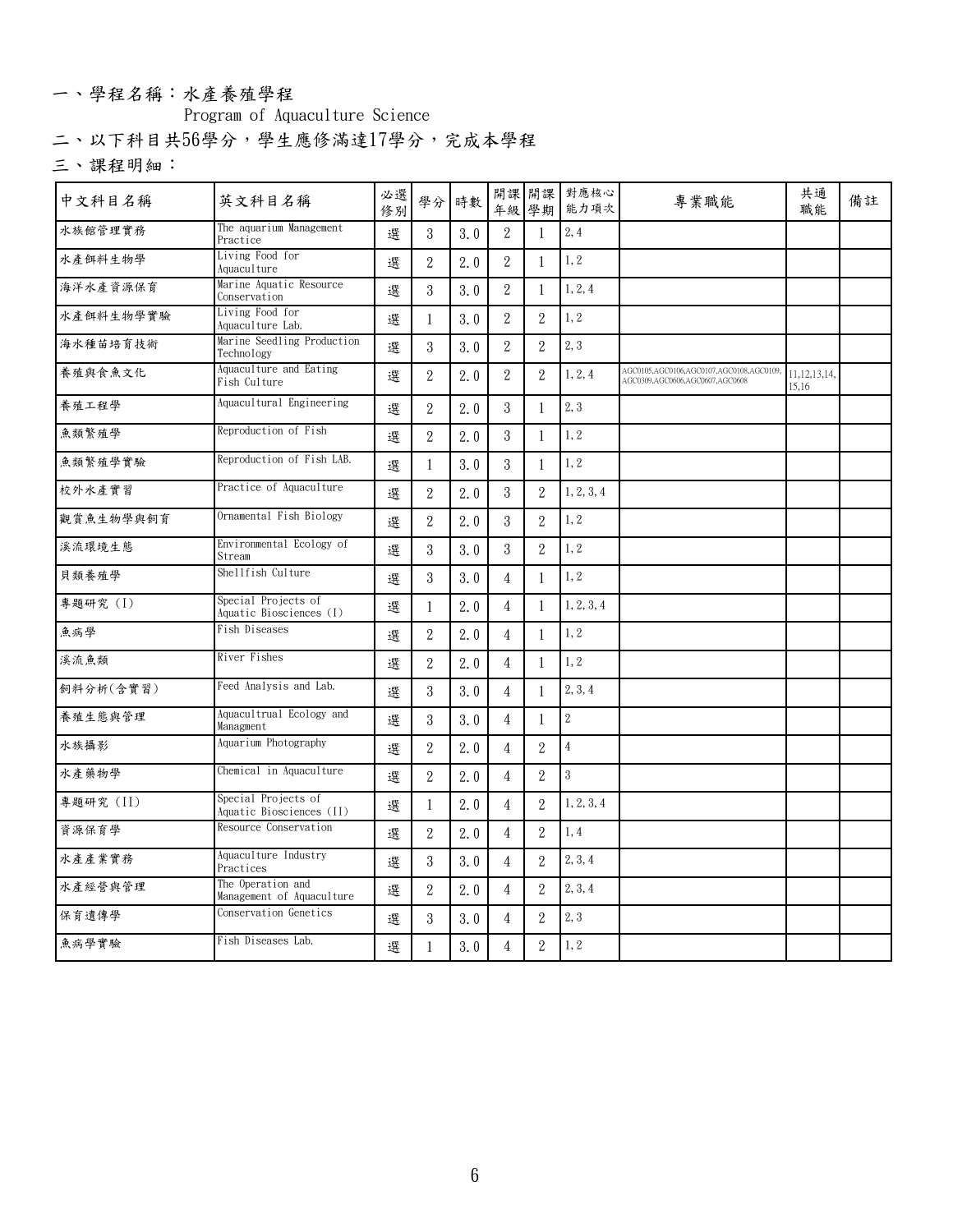### 一、學程名稱:水生生物科技學程

**Program of Aquatic Biotechnology**

**二、以下科目共55學分,學生應修滿達17學分,完成本學程**

| 中文科目名稱       | 英文科目名稱                                          | 必選<br>修別 |                | 學分 時數 |                  |                  | 開課 開課 對應核心<br>年級 學期 能力項次 | 專業職能 | 共通<br>職能 | 備註 |
|--------------|-------------------------------------------------|----------|----------------|-------|------------------|------------------|--------------------------|------|----------|----|
| 水生生物調查方法概論   | Introdution to Aquatic<br>Bio-survey methods    | 選        | $\mathbf{3}$   | 3.0   | $\mathbf{1}$     | $\overline{2}$   | 2                        |      |          |    |
| 魚類組織學        | Fish Histology                                  | 選        | $\,2$          | 2.0   | $\,2$            |                  | $\sqrt{2}$               |      |          |    |
| 魚類組織學實驗      | Fish Histology Lab.                             | 選        | $\mathbf{1}$   | 2.0   | $\overline{2}$   | -1               | 1,2                      |      |          |    |
| 湖沼學          | $\overline{\text{Limn}}$ ology                  | 選        | $\overline{2}$ | 2.0   | $\overline{2}$   |                  | 1, 2, 4                  |      |          |    |
| 水產動物生理學實驗    | Lab. of Physiology of<br>Aquatic Animals        | 選        | -1             | 3.0   | $\overline{2}$   | $\overline{2}$   | 1, 2                     |      |          |    |
| 保育生物學        | Conservation Biology                            | 選        | $\overline{2}$ | 2.0   | $\overline{2}$   | $\overline{2}$   | 2, 4                     |      |          |    |
| 水產發生學        | Aquatic Embryology                              | 選        | $\overline{2}$ | 2.0   | $\overline{2}$   | $\overline{2}$   | 1, 2                     |      |          |    |
| 細胞生物學 (I)    | Cell Biology (I)                                | 選        | $\overline{2}$ | 2.0   | $\boldsymbol{2}$ | $\overline{2}$   | $\mathbf{1}$             |      |          |    |
| 水產生物技術 (含實驗) | Aquatic Biotechnology &<br>Lab.                 | 選        | $\overline{2}$ | 2.0   | $\mathbf{3}$     |                  | 1, 2                     |      |          |    |
| 環境生物學        | Environmental Biology                           | 選        | $\overline{2}$ | 2.0   | $\mathbf{3}$     | -1               | 1,2                      |      |          |    |
| 甲殼類生物學(含實驗)  | Crustaceans Biology and<br>Lab.                 | 選        | $\mathbf{3}$   | 3.0   | $\mathbf{3}$     |                  | 1, 2                     |      |          |    |
| 校外水產實習       | Practice of Aquaculture                         | 選        | $\overline{2}$ | 2.0   | 3                | $\mathbf{2}$     | 1, 2, 3, 4               |      |          |    |
| 浮游生物學        | Planktonology                                   | 選        | 3              | 3.0   | $\mathbf{3}$     | $\overline{2}$   | 2                        |      |          |    |
| 魚類內分泌學       | Fish Endocrinology                              | 選        | $\overline{2}$ | 2.0   | $\mathbf{3}$     | 2                | 1, 2                     |      |          |    |
| 水產生物分類學      | Aquatic Taxonomy                                | 選        | $\mathbf{3}$   | 3.0   | 3                | $\overline{2}$   | $\sqrt{2}$               |      |          |    |
| 水產酵素學        | Aquatic Enzymology                              | 選        | $\mathbf{3}$   | 3.0   | 3                | 2                | 1, 2                     |      |          |    |
| 遺傳學          | Genetics                                        | 選        | $\overline{2}$ | 2.0   | $\mathbf{3}$     | $\overline{2}$   | 2, 4                     |      |          |    |
| 藻類學及實驗       | Phycology and Lab.                              | 選        | $\mathbf{3}$   | 3.0   | $\boldsymbol{3}$ | $\boldsymbol{2}$ | 1, 2                     |      |          |    |
| 分子生物學        | Molecular Biology                               | 選        | $\mathbf{3}$   | 3.0   | $\overline{4}$   |                  | 1, 2                     |      |          |    |
| 專題研究 (I)     | Special Projects of<br>Aquatic Biosciences (I)  | 選        | $\mathbf{1}$   | 2.0   | $\overline{4}$   |                  | 1, 2, 3, 4               |      |          |    |
| 海洋生態學        | Marine Ecology                                  | 選        | $\overline{2}$ | 2.0   | $\overline{4}$   | -1               | 2,4                      |      |          |    |
| 細胞生物學 (II)   | Cell Biology (II)                               | 選        | $\mathbf{3}$   | 3.0   | $\overline{4}$   |                  | 1, 2, 4                  |      |          |    |
| 魚類分類學        | Fish Taxonomy                                   | 選        | $\overline{2}$ | 2.0   | $\overline{4}$   | $\overline{1}$   | $\mathbf{1}$             |      |          |    |
| 專題研究 (II)    | Special Projects of<br>Aquatic Biosciences (II) | 選        | 1              | 2.0   | $\overline{4}$   | $\overline{2}$   | 1, 2, 3, 4               |      |          |    |
| 免疫學          | Immunology                                      | 選        | $\mathbf{3}$   | 3.0   | $\overline{4}$   | $\overline{2}$   | 1, 2, 4                  |      |          |    |